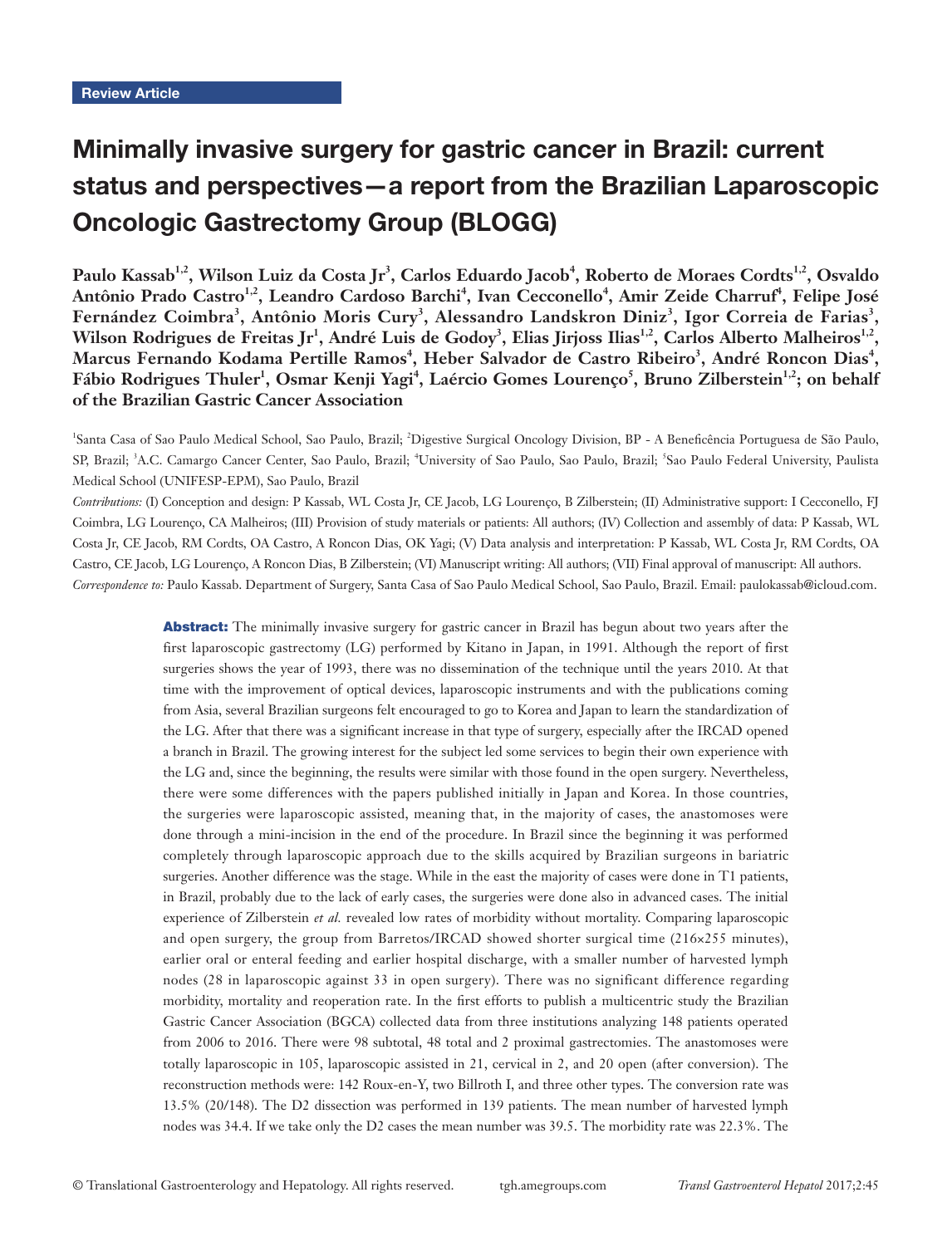mortality was 2.7%. The stages were: IA—59, IB—14, IIA—11, IIB—15, IIIA—9, IIIB—19, IIIC—11 and stage IV—three cases. Four patients died from the disease and 10 are alive with disease. The participating services have already begun the robotic gastrectomy with satisfactory results. The intention of this group is to begin now a prospective multicentric study to confirm the data already obtained with the retrospective studies.

Keywords: Cancer; laparoscopy; minimally invasive; stomach; surgery

Received: 09 January 2017; Accepted: 22 March 2017; Published: 12 May 2017. doi: 10.21037/tgh.2017.03.17 **View this article at:** http://dx.doi.org/10.21037/tgh.2017.03.17

# Introduction

Since the first laparoscopic gastrectomy (LG) performed by Seigo Kitano (1) in Japan, in December 1991, this technique took several years until it was fully tested and adopted all over the world. In Brazil, to our knowledge, Dr. Renan Tinoco was the first to do this operation in Itaperuna, a city in the interior of Rio de Janeiro state (2).

 After that pioneer there was a period of stagnation that progressively gave place to enthusiasm, especially when the digestive oncologic surgeons noticed that bariatric surgeons were doing advanced surgeries completely through minimally invasive approach.

In the years 2010 several Brazilian surgeons went to Korea and Japan to learn the technique and, since then, the minimally invasive gastrectomy is being performed in many Brazilian Hospitals, nevertheless there is still a long way until we will be able to do it in a regular basis.

# Early years

A physician in Itaperuna, a small town of Rio de Janeiro State, made the first LG in Brazil in 1993. In a private hospital Dr. Renam C. Tinoco, a very skilled surgeon, begun to perform those cases and present his results in several Brazilian Congresses. The ability to perform obesity surgery could have contributed for him to inaugurate the LG in our country (2). Also in that hospital he could do it that because he had the payment for the equipment, while in the public that was possible only in a small number of cases with occasional support from the industry.

His first report appeared in a book chapter of Professors Eduardo Linhares, Laércio Lourenço and Takeshi Sano in 2005. At that time he used a different position for

the trocars (*Figure 1*) and he located the tumors using a laparoscopic ultrasound probe (2).

Dr. Tinoco's results were published in 2009, with 93 laparoscopic procedures, 77 for adenocarcinomas (44 subtotal and 33 total gastrectomies). In the subtotal gastrectomies, the reconstructions were Billroth II in 39 and Roux-en-Y in 5 cases, always with fully intracorporeal anastomosis. The technique used was a stapled side-toside gastrojejunal anastomosis in the subtotal resections and a circular stapling in the total, with the anvil being orally introduced. There were 7 cases of conversion due to bleeding in three cases, pancreatic and splenic hilum invasion (2 cases), accidental colic vein ligation (colectomy was not needed) and the last case was due to intestinal adhesions. The morbidity rate was 14.1% and the mortality was 6.5% (5 cases) if we consider only the 77 cases of gastrectomy due to adenocarcinoma. The causes of death were: 2 esophagojejunal leaks and one pulmonary embolism in total gastrectomy cases, and two duodenal leaks in the subtotal cases. The number of harvested lymph nodes ranged from 21 to 57 and the mean surgical time was 162 minutes. There is no mention about long-term survival (3).

Between the years 2000 and 2010 we experienced a kind of stagnation regarding the gastrectomy due to cancer, on the other hand, there was an explosion in bariatric surgeries with almost all surgeries being totally performed through minimally invasive technique. The surgeons quickly gained skills in intracorporeal sutures. That phenomenon, associated to the news coming mainly from Asia, stimulated the ones involved in gastric cancer treatment to follow the same pathway, thus in the final of that decade and beginning of 2010 years, several surgeons went to Korea and Japan, in order to restart the gastrectomies in cancer patients and to obtain the necessary skills.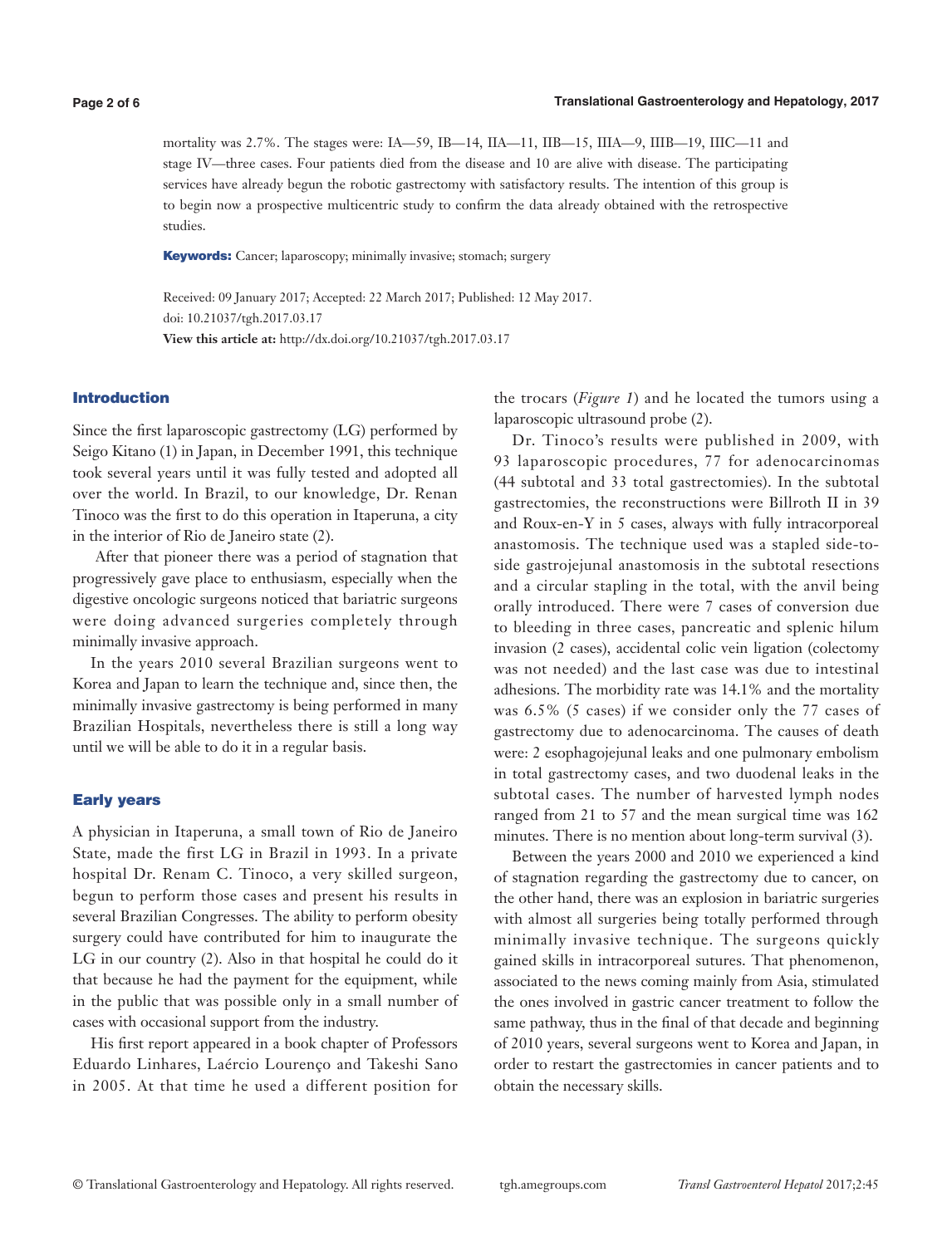## Years 2010–2015

In July 2011 the Institut de recherches contre le cancer de l'appareil digestif (IRCAD), institution dedicated to teach minimally invasive surgery, built its third unit in a city the interior of São Paulo state—Barretos. There they established a partnership with the Barretos Cancer



**Figure 1** Position of the trocars for laparoscopic gastrectomy (LG) (modified from Tinoco RC, Tinoco AC, 2005).

Hospital (Pio XII Foundation). Under the leadership of Professor Jacques Marescaux from France and Professor Armando Melani from Brazil, and with the cooperation of Brazilian and foreign physicians, they begun to teach and train Brazilian and South American surgeons in minimally invasive gastrectomy. It was the definitive impulse necessary to spread the laparoscopic gastric cancer surgery.

In 2010 we had a big consensus meeting with colleagues from all of the country sponsored by the Brazilian Gastric Cancer Association (BGCA), in 2012 there was a confirmation of that consensus with the participation of several colleagues from abroad. Professors Maruyama, Kitagawa, Yang, De Manzoni, Roviello, Karpeh, Mansfield, Morgagni and others, helped us in that revision. In 2013 the BGCA published The Guidelines for Gastric Cancer in Brazil. One of the questions was: "*Laparoscopic surgery can be used in the treatment of gastric cancer?*" The answer was yes for 100% of the participating physicians (4).

For the esophagojejunal anastomosis, Zilberstein (5) proposed and uses routinely, a side-to-side stapled anastomosis that seems simpler to be performed with the same success as the circular one. For the gastrojejunal in the subtotal cases an oralis totalis isoperistaltic reconstruction is used (*Figure 2*).

They operated 77 patients, 2 for GIST and 75 due to adenocarcinoma performing 55 subtotal and 22 total gastrectomies. The patients stayed in the hospital for 7 days in the subtotal and 13 in the total gastrectomies



**Figure 2** Side-to-side esophagojejunal and gastrojejunal stapled anastomosis (Zilberstein *et al.* 2013).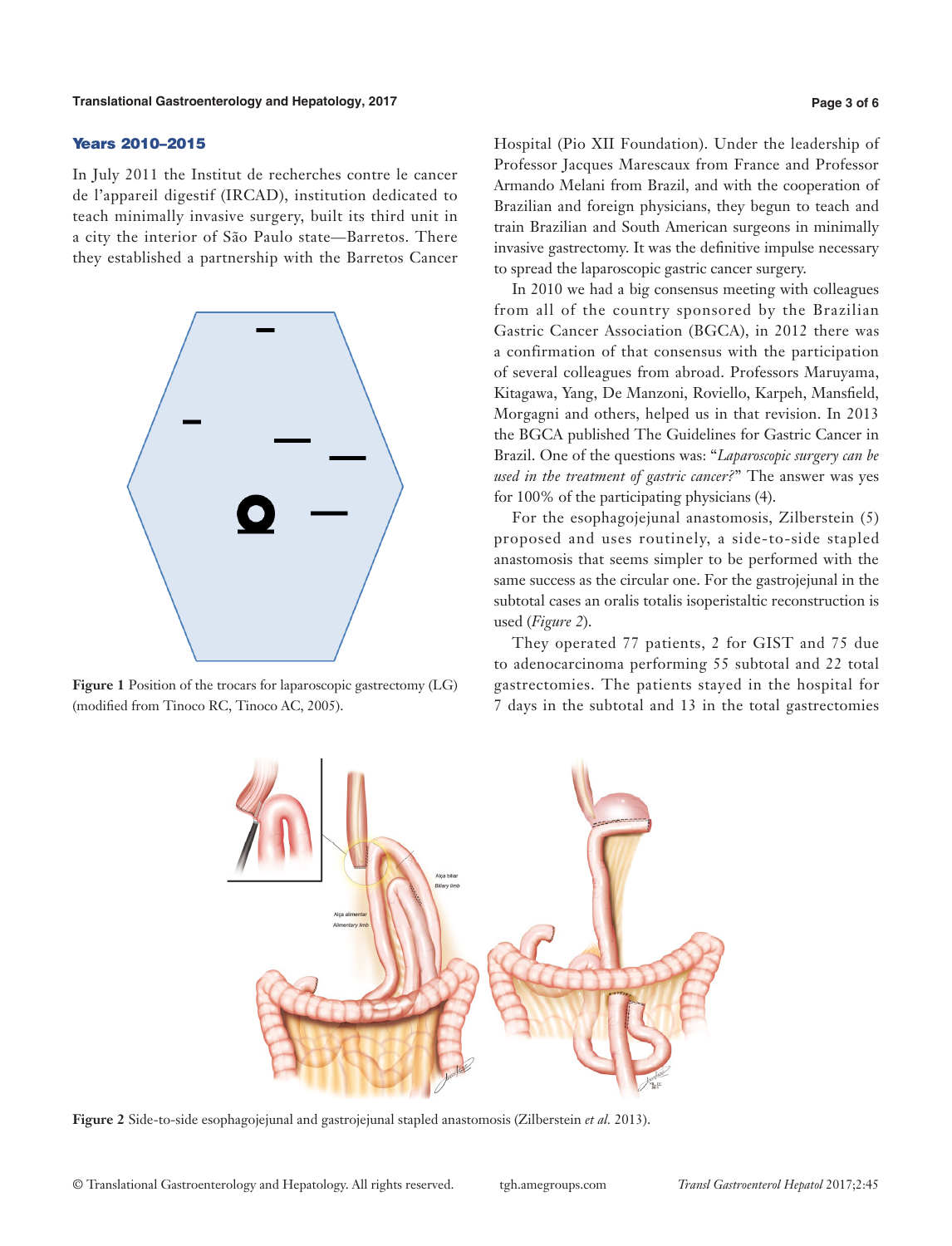**Figure 3** Positioning of the trocars (modified from Lacerda CF, Bertulucci P and Oliveira ATT, 2014).

**Table 1** Differences in T and N between open and laparoscopic gastrectomy (LG) (Jacob CE. Thesis. São Paulo. Faculty of Medicine, University of São Paulo, 2015)

| T and N          | OG, n=209 (%) | LG, $n=45$ (%) | P     |
|------------------|---------------|----------------|-------|
| Τ                |               |                | 0.001 |
| T1a              | 27 (12.9)     | 14(31.1)       |       |
| T <sub>1</sub> b | 30 (14.3)     | 12 (26.7)      |       |
| T <sub>2</sub>   | 39 (18.7)     | 5(11.1)        |       |
| T3               | 60 (28.7)     | 4(8.90)        |       |
| T4a              | 53 (25.4)     | 10 (22.2)      |       |
| N                |               |                | 0.007 |
| N <sub>0</sub>   | 94 (45.0)     | 33 (73.3)      |       |
| N1               | 33 (15.8)     | 3(6.70)        |       |
| N <sub>2</sub>   | 34 (16.2)     | 3(6.70)        |       |
| N <sub>3</sub>   | 48 (23.0)     | 6(13.3)        |       |

(mean). The stages in the adenocarcinoma cases were: stage IB—13 cases; stage IIA—27 cases; stage IIB—24 cases; stage IIIA—10 cases; stage IIIB—one case. There was only one morbidity (esophagojejunal leak) with spontaneous resolution after 50 days.

From the Barretos group, Lacerda, Bertulucci and Oliveira, published in 2014 their technique, including

### **Page 4 of 6 Translational Gastroenterology and Hepatology, 2017**

an interesting homemade reverse anvil method for the esophagojejunal circular anastomosis; in all cases the anastomosis was completely intracorporeal (6).

In 2015 they showed their experience comparing open (OTG) and laparoscopic total gastrectomy (LTG). In that paper they made a retrospective analysis comparing 64 open to 47 LTGs. The cases included advanced and early cancers. They already used a more traditional way for the trocars positioning, similar to those used by Korean and Japanese surgeons (7) (*Figure 3*).

The results showed shorter surgical time (216×255 minutes), earlier oral or enteral feeding and earlier hospital discharge. On the other hand there were a smaller number of harvested lymph nodes (28 in laparoscopic against 33 in open surgery), although in both groups they reached the goal to dissect more than 25 lymph nodes. There was no significant difference between the two groups regarding morbidity, mortality and reoperation rate.

With the participation of the Barretos/IRCAD group, which organized several courses during those years, the technique gained popularity and began to be performed in many centers in Brazil, especially in private hospitals because of lack of support of government to pay the staplers and the other materials necessary to that kind of operation<sup>1</sup>.

Reinforcing their strong will to introduce the gastrectomy in the academic entourage, the surgeons from the University of São Paulo, represented by Jacob<sup>2</sup> published a thesis, analyzing the LG and comparing with the open procedure. In that study he analyzed 209 open gastrectomy (OG) and compared with 45 LG. It was included subtotal and total resections. The groups were comparable except the stages; the advanced cases were more frequent in the OG group. When analyzed separately also the T and N parameters were statistically different with more early and non-metastatic cases in the LG group (*Table 1*).

The results showed shorter operative time in the LG, but no difference regarding transfusion, hospital stay (median of 14 days for OG against 12 in LG), morbidity (31% in OG *vs.* 24% in LG), or reoperations 6.6% in open *vs.* 14% in LG). The morbidity and mortality were also similar in both groups (*Tables 2,3*).

In this study the comparison between the groups obviously showed better survival in LG due to more patients in early stages, but it is important to emphasize that the 5-year survival in the LG reached 93.2%.

Aiming more efforts to obtain large number of patients submitted to minimally invasive gastrectomy, in 2016 we organized a multicentric group entitled the BLOGG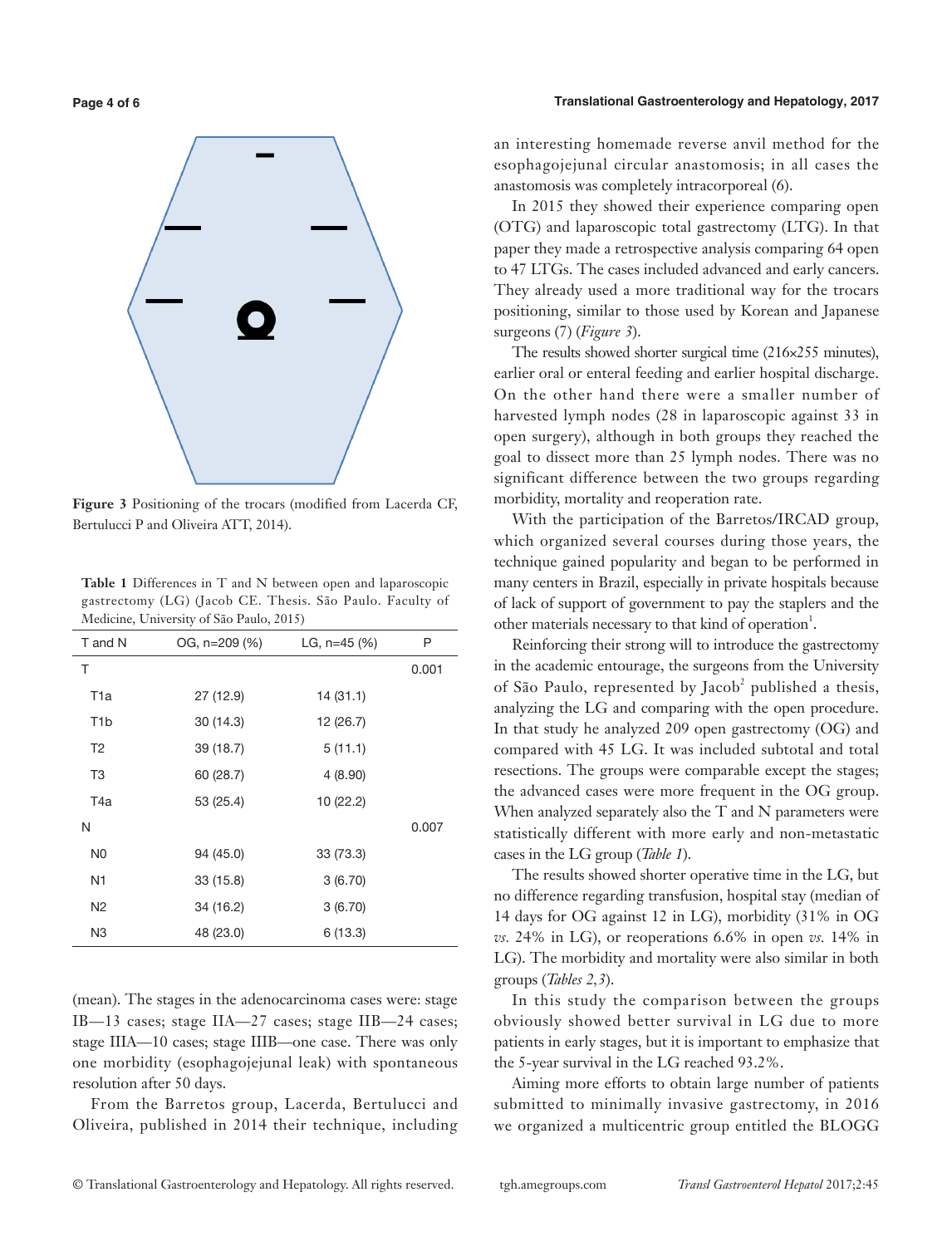### **Translational Gastroenterology and Hepatology, 2017 Page 5 of 6**

**Table 2** Morbidity according to Clavien-Dindo classification (Jacob CE. Thesis. São Paulo. Faculty of Medicine, University of São Paulo, 2015)

| Clavien-Dindo | OG.<br>$n=209(%)$ | LG.<br>$n=45(%)$ | Total.<br>$n=254(%)$ | Ρ     |
|---------------|-------------------|------------------|----------------------|-------|
| $1 + 11$      | 34 (16.3)         | 3(6.7)           | 37 (14.6)            | 0.338 |
| $III + IV$    | 19(9.1)           | 6(13.3)          | 25(9.8)              |       |
| V             | 12(5.7)           | 2(4.4)           | 14(5.5)              |       |

**Table 3** Causes of death in patients submitted to D2 gastrectomy (Jacob CE. Thesis. São Paulo. Faculty of Medicine, University of São Paulo, 2015)

| Deaths                        | OG (n=209) | $LG (n=45)$ | Р    |
|-------------------------------|------------|-------------|------|
| Sepsis (%)                    | 8(3.8)     | 1(2.2)      |      |
| Respiratory insufficiency (%) | 3(1.4)     | 1(2.2)      |      |
| Acute pancreatitis (%)        | 1(0.5)     |             |      |
| Total (%)                     | 12(5.7)    | 2(4.4)      | 0.65 |

(Brazilian Laparoscopic Oncologic Gastrectomy Group) including three institutions: A.C. Camargo Cancer Center, Santa Casa of São Paulo Medical School and the Faculty of Medicine of the University of São Paulo. All groups have large experience and tradition in treating gastric cancer and in each one, there were surgeons trained in Korea or Japan to perform LG.

In the first part we tried to collect data from those hospitals and for that, we created an automatic Excel sheet including the following data: age, gender, surgery date, extent of resection, reconstruction, anastomosis (assisted or totally laparoscopic), conversion rate, lymph node dissection, combined resections, morbidity, 30 day mortality, R status, histological type according to Laurén classification, margins, total and positive lymph nodes, stage, adjuvancy or neoadjuvancy, recurrence and follow up (alive or dead, with or without disease). One hundred and forty eight patients were operated from 2006 to 2016.

There were 92 male and 56 female with ages ranging from 30 to 89 years (mean of 59.9 years and median of 61 years); there were 62 (41.9%) early, 79 (53.3%) advanced and 7 (4.7%) TX cases (complete pathological response after chemotherapy). Three cases were palliative. There were 98 subtotal, 48 total and 2 proximal gastrectomies. The anastomoses were totally laparoscopic in 105, laparoscopic assisted in 21, cervical in 2, and 20 open (after conversion). The reconstruction methods were: 142 Roux-en-Y, two Billroth I, and three other types. The conversion rate was 13.5% (20/148). The D2 dissection was performed in 139 patients. The mean number of lymph nodes was 34.4 (median of 31). If we take only the D2 cases the mean number was 39.5 (median of 36.5). The morbidity rate was 22.3%. Among the conversion patients the morbidity was 35% and in the exclusively laparoscopic was 20%. The mortality was 2.7% (4/148). The stages were: IA—59, IB—14, IIA—11, IIB—15, IIIA—9, IIIB—19, IIIC—11 and stage IV—three cases. Four patients died from the disease and ten are alive with disease.

The next step of the BLOGG is to begin a prospective study including early and advanced cases.

# Current status and perspectives

Regarding the technique it seems that there are no more big obstacles to include the LG in the regular procedures. The trocar position adopted is the one proposed by most services around the world (*Figure 3*). The anastomoses in almost all services are fully intracorporeal, with circular or linear laparoscopic stapling devices. The participation of bariatric surgeons was important because they acquired the skills in intracorporeal sutures before the oncologic surgeons<sup>3</sup>.

Although the pioneers from Korea and Japan are still studying the role of LG in advanced gastric cancer, in our country the advanced cases are already being operated. In the services with higher number of cases the initial experience is being performed after approval of the scientific and ethical committees.

When we analyze the progress of the minimally invasive

<sup>1</sup> Kassab P, Malheiros CA. Freitas WR. Laparoscopic gastrectomy in Brazil. Personal communication. 7th Japan-Korea Laparoscopic Gastrectomy Joint Seminar. Beppu, Oita, 2012.

 $^2$  Jacob CE. Resultados da gastrectomia laparoscópica com linfadenectomia D2 no tratamento cirúrgico do câncer gástrico. (Thesis). São Paulo. Faculty of Medicine, University of São Paulo, 2015.

<sup>3</sup> Malheiros CA, Kassab P, Freitas WR. Bariatric surgery in Brazil. Personal communication. 7th Japan-Korea Laparoscopic Gastrectomy Joint Seminar. Beppu, Oita, 2012.